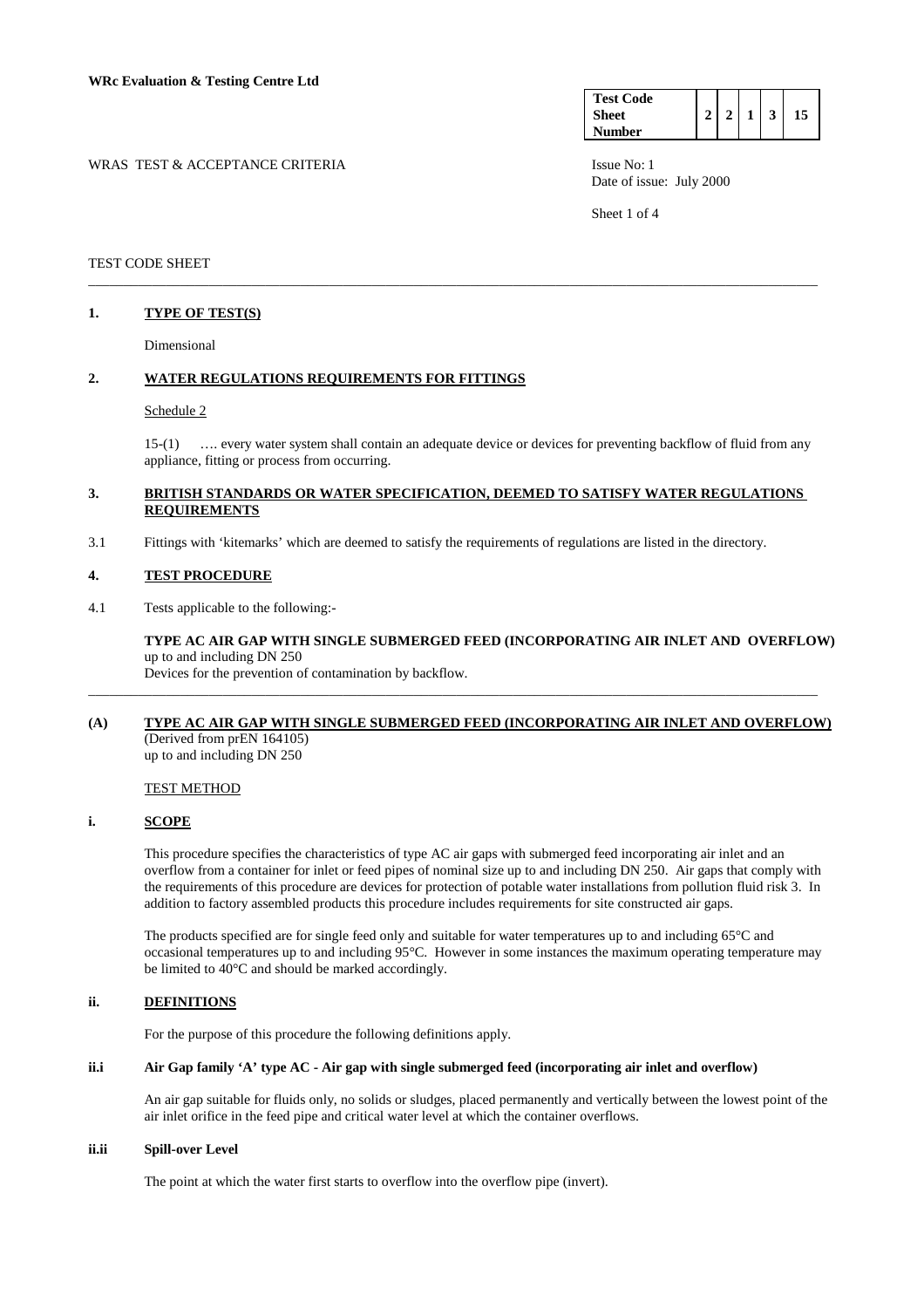| <b>Test Code</b> |  |  |    |
|------------------|--|--|----|
| Sheet            |  |  | 15 |
| <b>Number</b>    |  |  |    |

 Issue No: 1 Date of issue: July 2000

Sheet 2 of 4

#### **ii.iii Critical Water Level**

The level (h) above the spill-over level two seconds after the inlet water has ceased to flow.

#### **ii.iv Graphic symbol**



\_\_\_\_\_\_\_\_\_\_\_\_\_\_\_\_\_\_\_\_\_\_\_\_\_\_\_\_\_\_\_\_\_\_\_\_\_\_\_\_\_\_\_\_\_\_\_\_\_\_\_\_\_\_\_\_\_\_\_\_\_\_\_\_\_\_\_\_\_\_\_\_\_\_\_\_\_\_\_\_\_\_\_\_\_\_\_\_\_\_\_\_\_\_\_\_\_\_\_\_\_\_\_

FIG<sub>1</sub>

#### **iii. DESIGNATION**

The air gap family 'A' type AC is designated by the following:

- the reference to this standard.
- its Family, its Type.
- the DN of the feed pipe.
- example of the designation:
- air gap Family A Type AC DN15 TSN AC-01.

#### **iv. MATERIALS**

#### **iv.i Materials choice**

The manufacturer shall state the type of materials chosen in his technical and commercial documents.

The surface condition of materials in contact with water shall be chosen to be the least inclined to scale.

 The materials used upstream, and including the atmospheric outlet opening, must comply with the relevant Standards, quality requirements and criteria for drinking water installations. BS6920 (i.e. may not release substances in concentration which can be harmful to the users of the drinking water installation).

 The choice of other material is discretionary but shall be suitable for the intended use of the appliance (temperature, corrosion, scale, etc).

 There are no special requirements concerning the materials used downstream of the atmospheric outlet opening provided they do not have any harmful effect on the upstream part.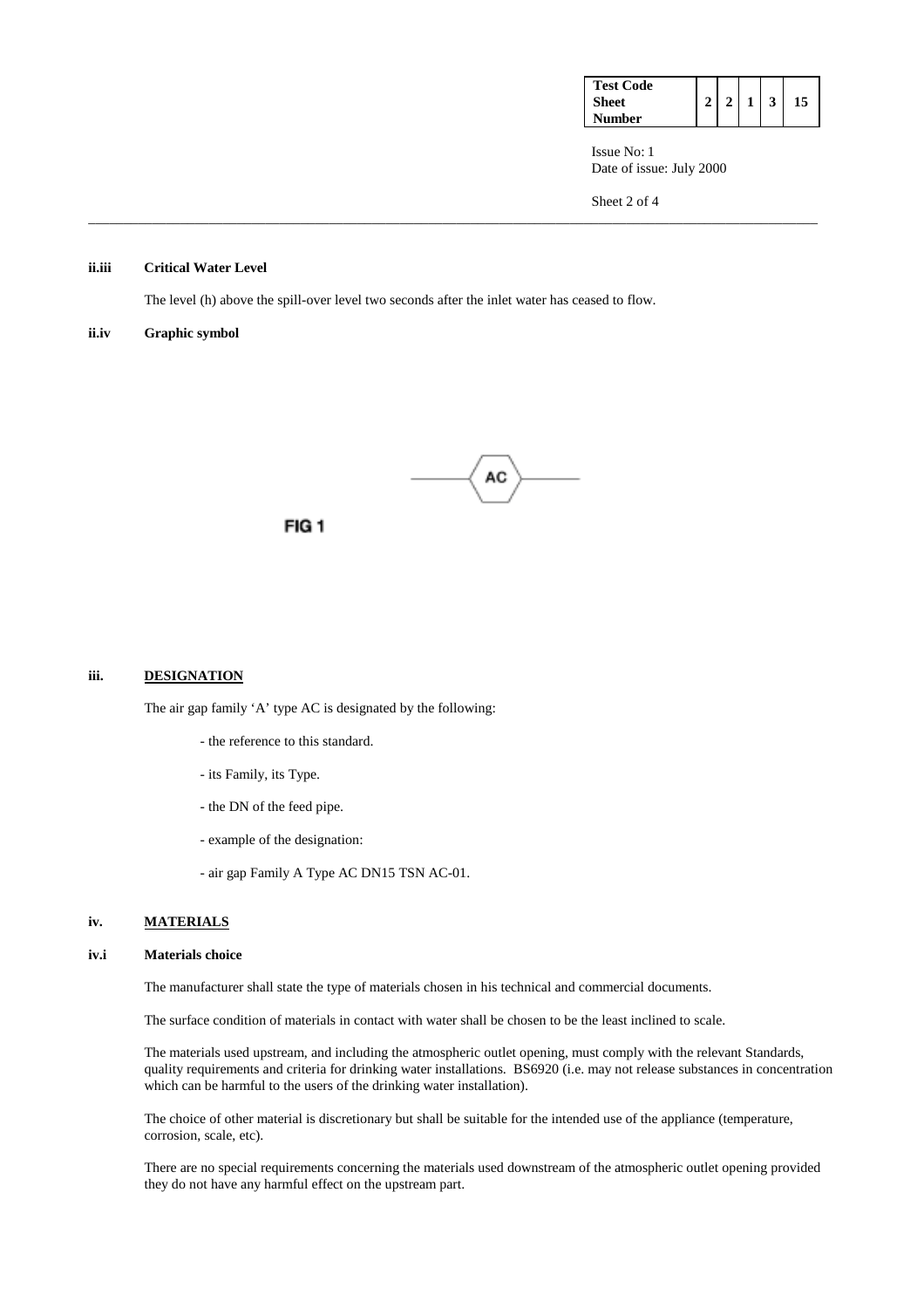| <b>Test Code</b> |  |  |  |
|------------------|--|--|--|
| <b>Sheet</b>     |  |  |  |
| <b>Number</b>    |  |  |  |

 Issue No: 1 Date of issue: July 2000

Sheet 3 of 4

# **v. DESIGN**

## **v.i General**

The protection assembly comprises three parts integral with one another:

- a water inlet device.
- a receiving vessel (container) with overflow.
- an air port inlet.

The air port inlet shall be above the invert of the overflow.

## **v.ii Water Inlet Device**

v.ii.i Every float-operated valve or other device which controls the inflow of water to a storage cistern shall be securely and rigidly fixed to that cistern.

\_\_\_\_\_\_\_\_\_\_\_\_\_\_\_\_\_\_\_\_\_\_\_\_\_\_\_\_\_\_\_\_\_\_\_\_\_\_\_\_\_\_\_\_\_\_\_\_\_\_\_\_\_\_\_\_\_\_\_\_\_\_\_\_\_\_\_\_\_\_\_\_\_\_\_\_\_\_\_\_\_\_\_\_\_\_\_\_\_\_\_\_\_\_\_\_\_\_\_\_\_\_\_

v.ii.ii Every feed pipe supplying water to such a valve or other device shall be fixed in its position to prevent it from moving or buckling.

# **5. ACCEPTANCE CRITERIA**

# **5.1 Distance of air gap (see Figure 2)**

 The clearance 'A' measured between the lowest external point of the air port inlet and the critical water level shall be at least equal to twice the internal diameter of the inlet pipe and never less than 20 mm.

 $A \geq 2D$  but not less than 20 mm.

# **5.2 Overflow**

### **5.2.1 General**

The overflow shall be so designed as to be capable of providing an appropriate air gap between the lowest point of the air port inlet and the critical water level, from a maximum water level caused by an inflow.